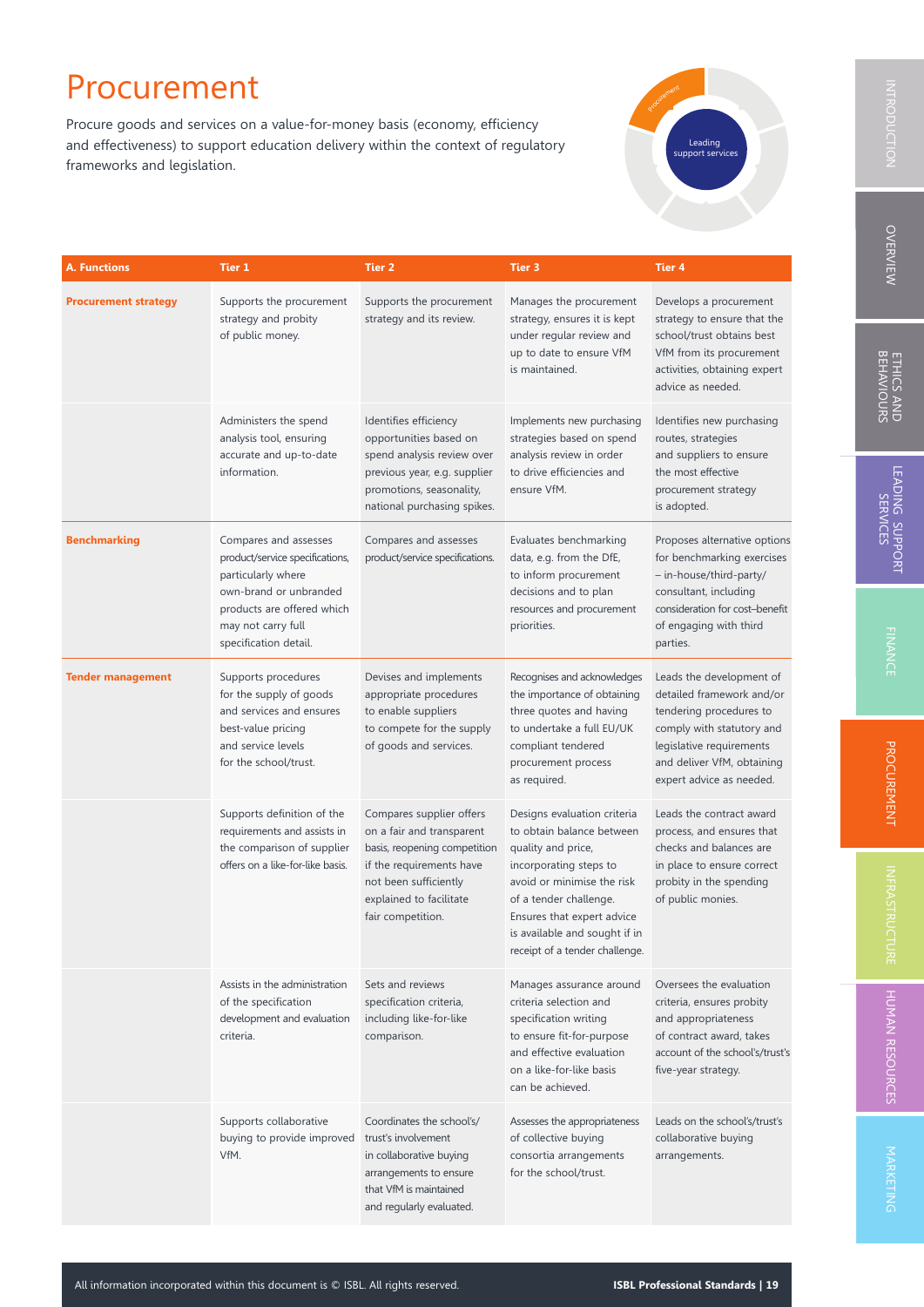Procure goods and services on a value-for-money basis (economy, efficiency and effectiveness) to support education delivery within the context of regulatory frameworks and legislation

| erocytement | Leading<br>support services |
|-------------|-----------------------------|
|             |                             |

| A. Functions (Cont'd) | Tier 1                                                                                                                                                | <b>Tier 2</b>                                                                                                                                                                                                   | <b>Tier 3</b>                                                                                                                                                                                   | <b>Tier 4</b>                                                                                                                                                                                         |
|-----------------------|-------------------------------------------------------------------------------------------------------------------------------------------------------|-----------------------------------------------------------------------------------------------------------------------------------------------------------------------------------------------------------------|-------------------------------------------------------------------------------------------------------------------------------------------------------------------------------------------------|-------------------------------------------------------------------------------------------------------------------------------------------------------------------------------------------------------|
|                       | Researches and identifies<br>potential purchasing routes<br>including local and national<br>opportunities.                                            | Compares all potential<br>purchasing routes,<br>e.g. PSBO (Public Sector<br><b>Buying Organisation)</b><br>frameworks.                                                                                          | Reviews opportunities<br>to engage with PSBOs<br>as a stakeholder,<br>so as to influence and shape<br>solutions to meet needs.                                                                  | Participates in sector-led<br>consultation on collaborative<br>purchasing, e.g. DfE.                                                                                                                  |
|                       | Supports performance<br>monitoring and contract<br>management arrangements<br>to ensure suppliers deliver<br>to quality and price.                    | Identifies and uses<br>appropriate framework<br>contracts to ensure best<br>value is obtained.                                                                                                                  | Critically assesses best<br>practice in contract award<br>and management, including<br>the need for appropriate<br>external advice.                                                             | Leads on the implementation<br>of best practice in contract<br>award and management.                                                                                                                  |
|                       | Supports the initiation<br>of new contracts.                                                                                                          | Establishes contracts<br>and identifies the level<br>of contract management<br>required.                                                                                                                        | Oversees all established<br>contracts to ensure future<br>assessment against<br>contracted activity and<br>instigates review ahead<br>of contract break point.                                  | Mobilises new contract-<br>management opportunities<br>including collaborative<br>purchasing across cluster<br>and establishes and identifies<br>centralised procurement.                             |
|                       | Maintains a contract<br>register, so as to avoid<br>'panic procurement'.                                                                              | Establishes effective system<br>to highlight efficiency<br>opportunities, and implements<br>contract management<br>system.                                                                                      | Prepares specifications and<br>manages invitation-to-tender<br>documents and subsequent<br>process to ensure value<br>for money.                                                                | Signs off tender specifications<br>and oversees the evaluation<br>of received tenders<br>and selects appropriate<br>suppliers, and leads<br>on the development<br>of collaborative purchasing.        |
|                       | Provides information<br>and data against contracts<br>and supporting Service<br>Level Agreements (SLAs)<br>to assist with contract<br>renegotiations. | Supports the development<br>of effective contract<br>administration and SLA<br>development to assist<br>with contract<br>renegotiations.                                                                        | Manages contract<br>administration, and provides<br>direction for the<br>development of SLAs<br>to assist with contract<br>renegotiations.                                                      | Critically reviews contract<br>administration processes<br>and supports SLAs to assist<br>with contract renegotiations.                                                                               |
|                       | Maintains sufficient records<br>of contractor activity<br>against key performance<br>indicators.                                                      | Actively reviews performance<br>of contractors against key<br>performance indicators<br>and SLAs to identify<br>any underperformance<br>or items at risk to be<br>highlighted to the senior<br>leadership team. | Liaises with contractors<br>where underperformance<br>against key performance<br>indicators and SLAs has<br>been identified to enact<br>improvements and ensure<br>successful project outcomes. | Leads on contract<br>management and negotiation<br>on dispute resolutions<br>to ensure successful project<br>outcomes and mitigates<br>any cost impact to project.                                    |
|                       | Provides necessary data<br>for cost-benefit evaluation.                                                                                               | Supports cost-benefit<br>evaluations.                                                                                                                                                                           | Ensures cost-benefit<br>evaluation is undertaken<br>in order to drive efficiencies<br>and ensure that VfM<br>is being delivered.                                                                | Uses cost-benefit evaluation,<br>ensures contracts/contractor<br>performance is optimal and,<br>where necessary,<br>makes changes to drive<br>efficiencies and ensure<br>that VfM is being delivered. |

O VERVIEW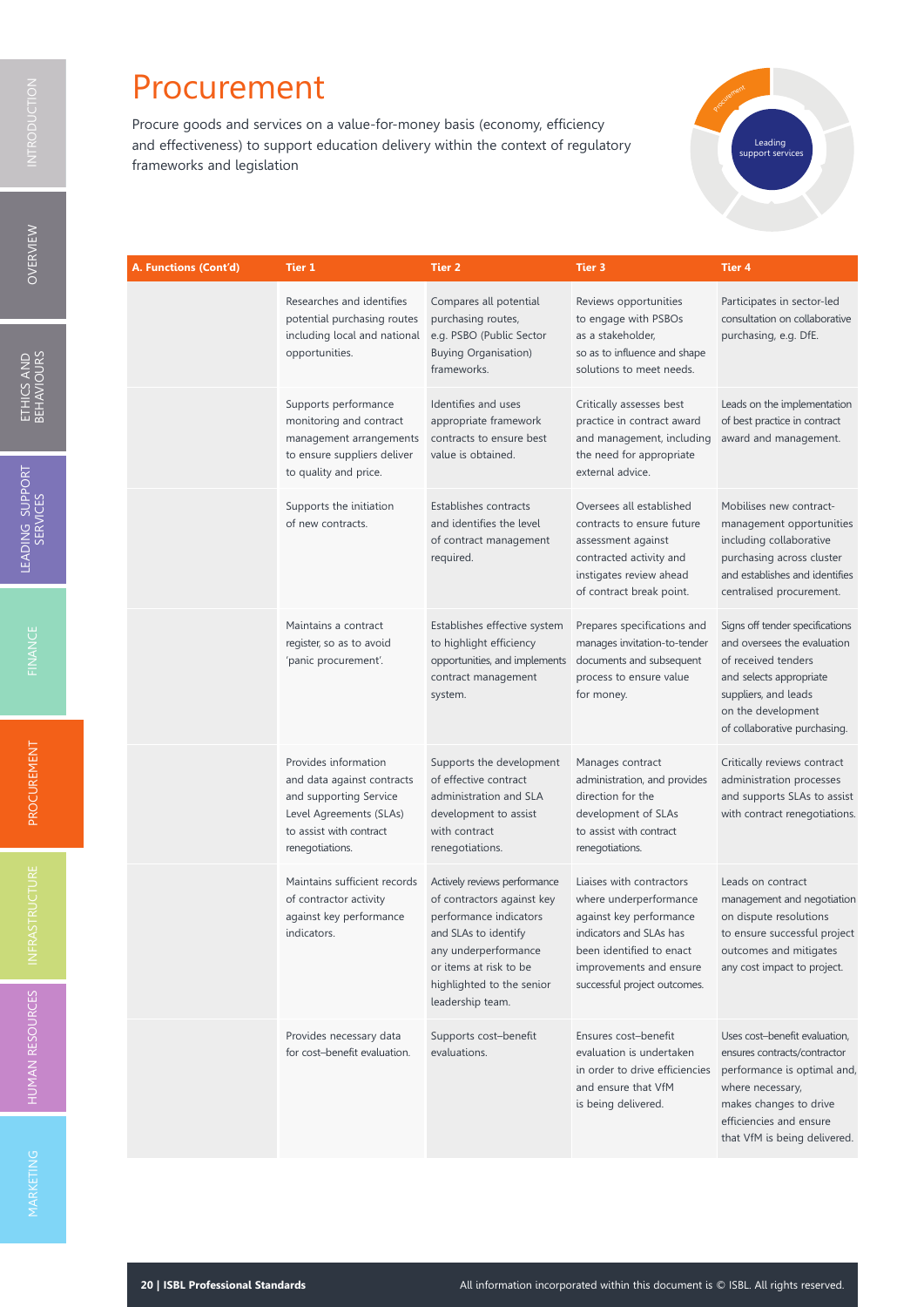Procure goods and services on a value-for-money basis (economy, efficiency and effectiveness) to support education delivery within the context of regulatory frameworks and legislation



| A. Functions (Cont'd)                                         | Tier 1                                                                                                                              | <b>Tier 2</b>                                                                                                                                                                                                                                                                                            | Tier 3                                                                                                                                                                | <b>Tier 4</b>                                                                                                                                                                                                                  |
|---------------------------------------------------------------|-------------------------------------------------------------------------------------------------------------------------------------|----------------------------------------------------------------------------------------------------------------------------------------------------------------------------------------------------------------------------------------------------------------------------------------------------------|-----------------------------------------------------------------------------------------------------------------------------------------------------------------------|--------------------------------------------------------------------------------------------------------------------------------------------------------------------------------------------------------------------------------|
|                                                               | Maintains a contract log<br>including dates and<br>procedures for contract<br>closedown.                                            | Supports contract delivery<br>during contract closedown,<br>and assists with any new<br>arrangements or disposal<br>at the end of the life of the<br>contract.                                                                                                                                           | Ensures contract delivery<br>during contract closedown<br>and assists with any new<br>arrangements or disposal<br>at the end of the life of the<br>contract.          | Oversees that contract<br>delivery happens on time,<br>to budget and that these<br>remain supportive of the<br>overall school/trust strategy.<br>Ensures any necessary<br>disposals at the end of the<br>life of the contract. |
|                                                               | Assists with creating<br>re-competition<br>documentation<br>and advertising.                                                        | Supports re-competition,<br>through input into new<br>tendering documentation,<br>including advertising.                                                                                                                                                                                                 | Prepares for re-competition,<br>providing overall input into<br>new tendering templates,<br>documentation and ensuring<br>advertising attracts<br>the right audience. | Oversees re-competition,<br>ensuring that documentation<br>and advertising happens<br>in a timely and accurate<br>fashion and attracts<br>the right audience.                                                                  |
| <b>Joint arrangements</b>                                     | Supports the potential<br>benefits of working with<br>other schools/trusts in<br>the delivery of education<br>and support services. | Compares different shared<br>service and joint working<br>models, taking account<br>of differing specification<br>requirements within the<br>same procurement exercise,<br>allocation of roles and<br>responsibilities, legal terms<br>and conditions, partnership<br>agreements and exit<br>procedures. | Develops, negotiates and<br>manages SLAs and systems<br>of joint working.                                                                                             | Develops and leads<br>on negotiations<br>on service-level and/or joint<br>working agreements.                                                                                                                                  |
| <b>Statutory frameworks and</b><br>legislation including OJEU | Supports the basic<br>principles of the relevant<br>procurement legislation<br>and frameworks.                                      | Supports the application<br>of relevant procurement<br>legislation and frameworks.                                                                                                                                                                                                                       | Manages and has an<br>extensive knowledge<br>of relevant procurement<br>legislation and frameworks.                                                                   | Leads and monitors<br>the implementation<br>of relevant procurement<br>legislation and frameworks,<br>including OJEU procurement<br>rules and procedures,<br>DfE guidance and                                                  |

The knowledge describes the learning requirements of the practitioner undertaking the activities outlined in Section A. Functions.

| <b>B. Knowledge</b> | Tier 1                                                                                                                                     | Tier 2                                                                                                                                                        | Tier 3                                                                                                                                                                                           | Tier 4                                                                                |
|---------------------|--------------------------------------------------------------------------------------------------------------------------------------------|---------------------------------------------------------------------------------------------------------------------------------------------------------------|--------------------------------------------------------------------------------------------------------------------------------------------------------------------------------------------------|---------------------------------------------------------------------------------------|
|                     | Understands the concept<br>of when and how a<br>contract is formed.                                                                        | Is able to review contract<br>terms and conditions<br>to ensure that they<br>do not disadvantage the<br>school/trust.                                         | Is able to formulate<br>contract terms and<br>conditions as appropriate<br>for each procurement<br>exercise.                                                                                     | Recognises and ensures<br>adherence work to<br>procurement professional<br>standards. |
|                     | Understands the concept<br>of legal terms and<br>conditions which bind<br>the obligations of the<br>contracting parties to one<br>another. | Is able to review contract<br>terms and conditions<br>and identify anomalies<br>and inaccuracies, and seek<br>internal/professional<br>advice where required. | Is able to identify contract<br>terms and conditions which<br>may impose unfair<br>conditions or penalties,<br>or are unenforceable, and<br>seek internal/professional<br>advice where required. | Knows when to commission<br>professional procurement<br>advice.                       |

related-party transactions.